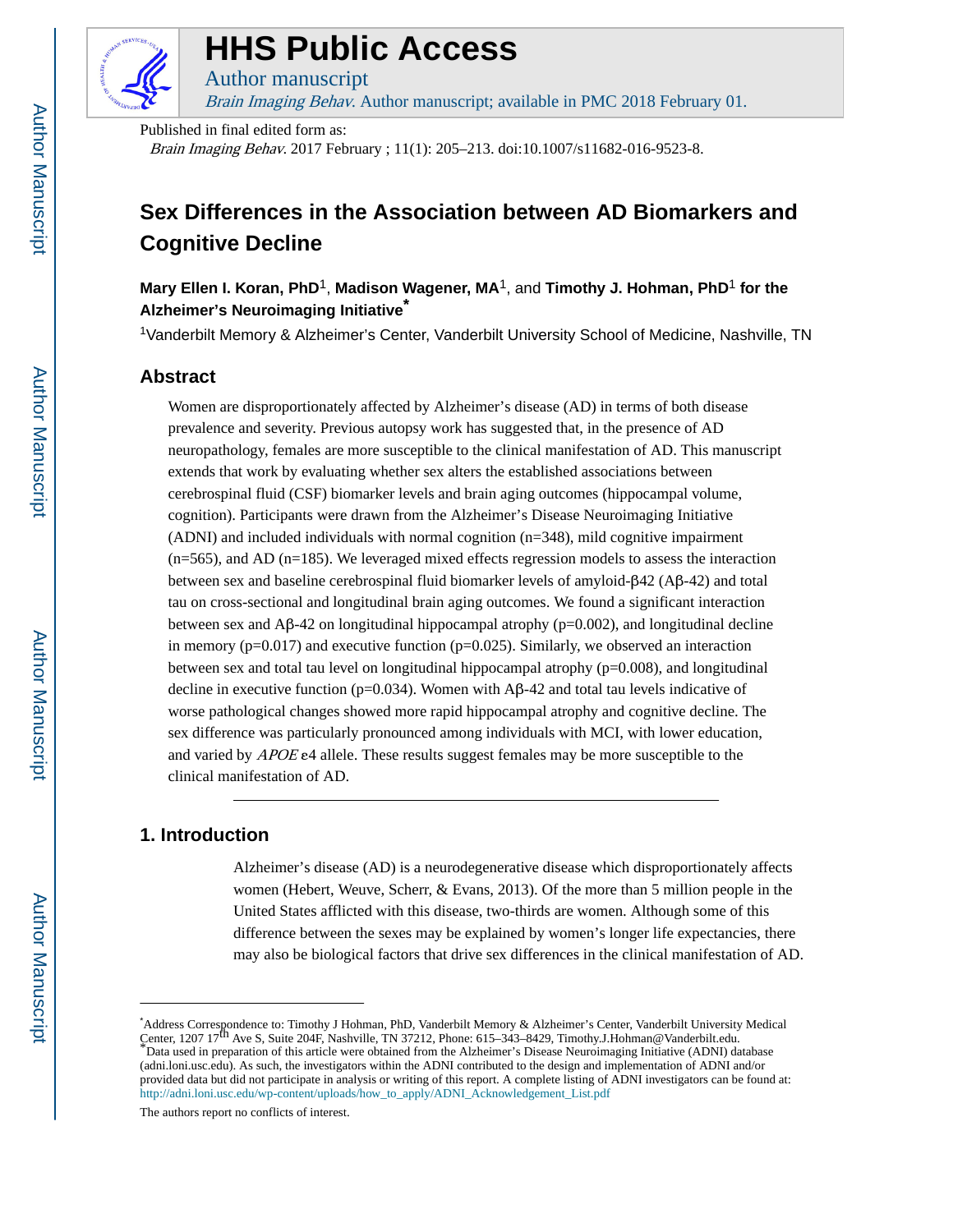In addition to prevalence differences between the sexes, differences in the severity and progression of AD have also been documented. Compared to men with AD, women with AD perform worse on a variety of neuropsychological tasks (Henderson & Buckwalter, 1994), have smaller hippocampal volumes (Apostolova et al., 2006), and show more total brain atrophy and temporal lobe degeneration (Hua et al., 2010). At autopsy, women with AD have more neuritic plaques and neurofibrillary tangles than men with AD (Barnes et al., 2005). The clinical effects of plaques and tangles are also more readily apparent in women than men: in this same study, the relation of global AD pathology to clinical diagnosis differed between men and women, with each additional unit of AD pathology associated with a 3-fold increase in the odds of clinical AD in men compared with a more than 22-fold increase in the odds of clinical AD in women (Barnes et al., 2005).

The present manuscript conducts a focused analysis of sex-biomarker interactions in relation to brain aging outcomes of hippocampal volume and two domains of cognitive performance (episodic memory and executive function). To accomplish this, we evaluated the interaction between sex and continuous measures of CSF AD biomarkers (Aβ-42, total tau) to test whether the association between AD biomarkers and brain aging outcomes varies by sex. Our hypothesis was that females would be more susceptible to longitudinal decline in the presence of enhanced AD biomarkers.

### **2. Materials and Methods**

Participants were drawn from the Alzheimer's Disease Neuroimaging Initiative database (ADNI; adni.loni.usc.edu) launched in 2003 as a public-private partnership. The original ADNI study enrolled approximately 800 participants, aged 55–90 years, excluding serious neurological disease other than AD, history of brain lesion or head trauma, and history of psychoactive medication use (for full inclusion/exclusion criteria see [http://www.adni](http://www.adni-info.org)[info.org\)](http://www.adni-info.org). Informed written consent was obtained from all participants at each site, and analysis of ADNI's publically available database was approved by our local Institutional Review Board prior to data analysis.

#### **2.1 Subjects**

We accessed publicly available data from ADNI on  $6/12/2015$ . Participants were enrolled in ADNI based on criteria outlined in the ADNI protocol [\(http://www.adni-info.org/Scientists/](http://www.adni-info.org/Scientists/AboutADNI.aspx) [AboutADNI.aspx\)](http://www.adni-info.org/Scientists/AboutADNI.aspx). For the present analyses, we included all participants with CSF measurement of Aβ-42 and total tau, and the neuroimaging or cognitive outcome of interest. For the neuroimaging analyses, inclusion critieria required a FreeSurfer measure of hippocampal volume derived from 1.5T MRI data, yielding 1098 participants. For the cognitive analyses, participants had to have a composite measure of memory and executive function, yielding 1212 participants. Participant characteristics are presented in Table 1.

#### **2.2 CSF Analyte and Biomarker Processing**

ADNI's CSF protocol, including the quantification of Aβ-42 and total tau, has been detailed elsewhere (Jagust et al., 2009; Shaw et al., 2011). For the present analyses, we compiled a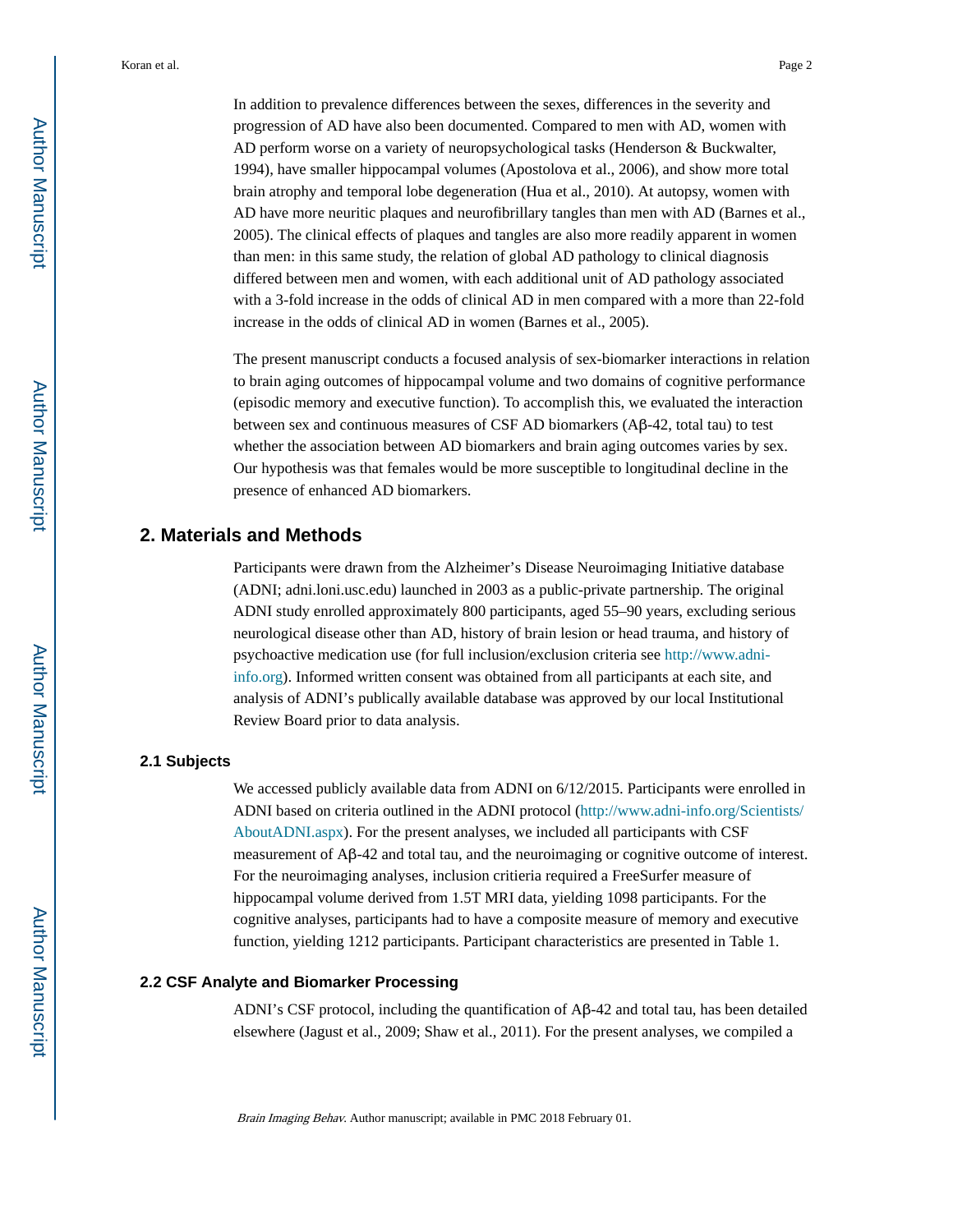dataset across the UPENN1-UPENN8 data sources available for download and used the first measure of total tau and Aβ-42 available for each participant.

#### **2.3 Neuropsychological Composites**

The ADNI neuropsychological protocol, including calculation of episodic memory and executive function composite measures, has been reported previously (Crane et al., 2012; Gibbons et al., 2012). We leveraged a memory (ADNI-MEM) and executive function (ADNI-EF) composite score in the present analyses. ADNI-MEM included a composite zscore based on item level data from the Rey Auditory Verbal Learning Test, the AD Assessment Scale-Cognitive Test, the Mini-Mental State Examination, and Logical Memory I and II. ADNI-EF included item level data from the Trail Making Test Parts A and B, Digit Span Backward, Digit Symbol, Animal Fluency, Vegetable Fluency, and Clock Drawing Test.

#### **2.4 Quantification of Hippocampal Volume and Hippocampal Atrophy**

The ADNI neuroimaging protocol has been reported in detail elsewhere (Jack et al., 2008). Images for the current study included original uncorrected 1.5T T1-weighted high-resolution three-dimensional structural data for ADNI-1 and 3T data for ADNI- 2/GO. Cortical reconstruction and volumetric segmentation were performed with the FreeSurfer image analysis suite version 4.3 in ADNI-1 and 5.1 in ADNI 2 (<http://surfer.nmr.mgh.harvard.edu/>; (Dale, Fischl, & Sereno, 1999; Fischl, Sereno, & Dale, 1999; Fischl, Sereno, Tootell, & Dale, 1999). FreeSurfer processing in ADNI has been described in detail elsewhere (Mormino et al., 2009). An early version of the longitudinal image processing framework was used to process the sequential scans (Reuter, Schmansky, Rosas, & Fischl, 2012). We used left hippocampal volume and right hippocampal volume, as defined by Freesurfer (Desikan et al., 2006), as our primary outcome measurements in brain analyses. All brain volume analyses also included a measurement of intracranial volume (ICV) and a variable for scanner strength as covariates.

#### **2.5 Statistical Analyses**

All statistical analyses were performed in R (version 2.15.2; [http://www.r-project.org/\)](http://www.r-project.org/). Covariates included age, sex, education, cognitive diagnosis, ICV (for neuroimaging analyses) and scanner strength (for neuroimaging analyses). Significance was set a priori as  $a=0.05$ .

Baseline effects were estimated using a general linear model for each of the four outcomes (left and right hippocampal volume, ADNI-MEM, and ADNI-EF). Longitudinal analyses were performed using mixed effects regression with time modeled as years from baseline for each participant. We evaluated the interaction between sex and CSF AD biomarkers (Aβ-42 or total tau) on the four brain aging outcomes to test the effect of sex in the presence of enhanced AD. Predictors included sex, biomarker level (either Aβ-42 or total tau), and a sex x biomarker interaction term. Longitudinal analyses included a time x sex x biomarker interaction term to evaluate whether sex interacted with biomarker level in association with change in hippocampal volume, memory, or executive function over the follow-up period. All lower order interactions were included in the model.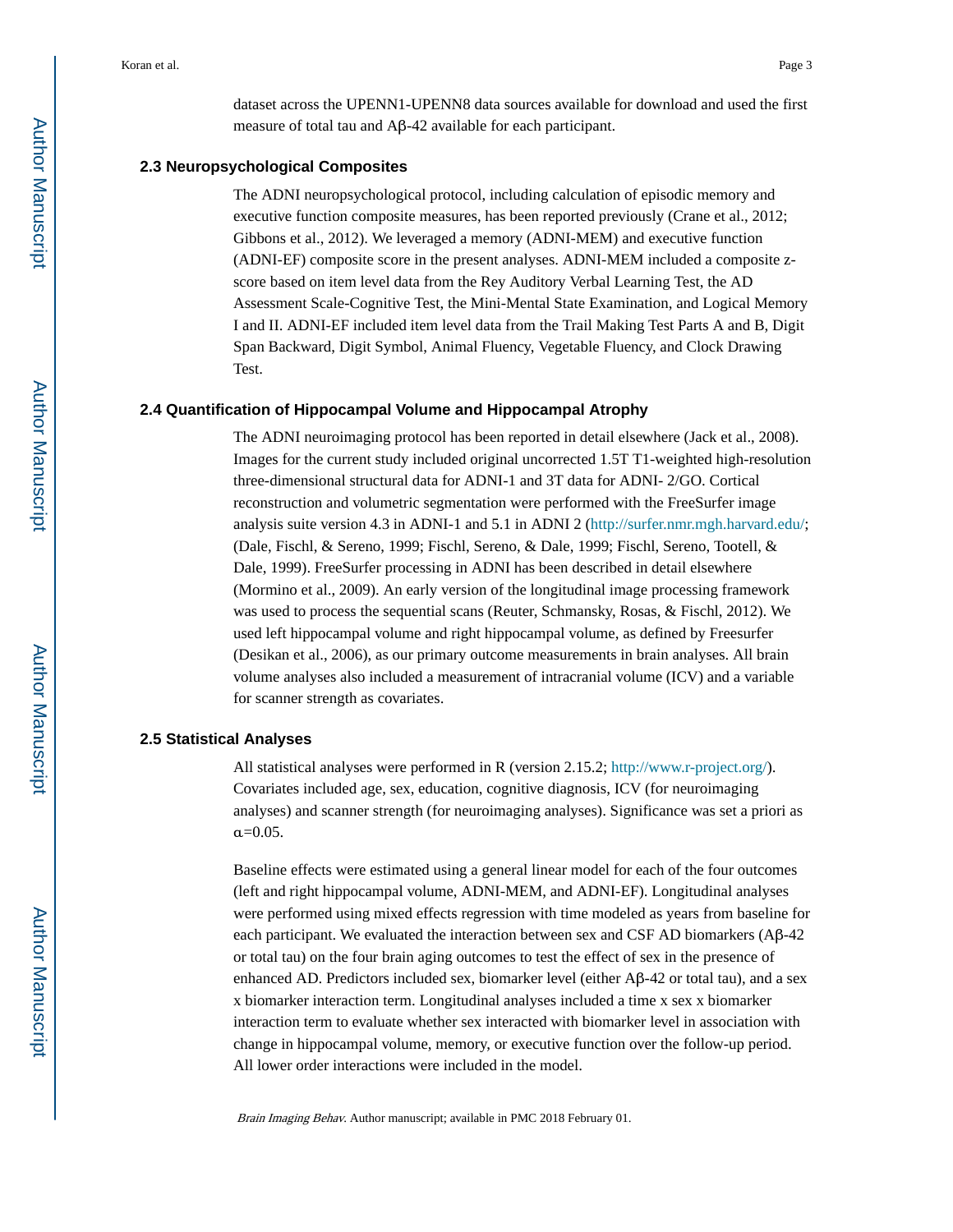Additional analyses tested for sex x biomarker x diagnosis interactions, both on crosssectional and longitudinal outcomes, to assess whether the observed associations differed across the dementia spectrum. All lowed order terms of this three-way interaction term were included in the model. The CSF AD biomarkers were treated as continuous variables for all analyses.

To assess whether the observed associations differed among APOE e4 carriers and noncarriers, analyses also tested for sex x biomarker x APOE e4 status interactions, both on cross-sectional and longitudinal outcomes. The CSF AD biomarkers were treated as continuous variables for all analyses.

To investigate whether the observed associations were moderated by years of education, analyses tested for sex x biomarkers x education interactions on cross-sectional and longitudinal outcomes. All lower order interactions of this three-way interaction term were included in the model. The CSF AD biomarkers were treated as continuous variables for all analyses.

It is also possible that changes in functional abilities co-occur or drive changes in brain aging, so we evaluated the Functional Activities Questionnaire (FAQ; Pfeffer, Kurosaki, Harrah, Chance, & Filos, 1982), which was collected in all neuropsychological assessments, as an additional cross-sectional and longitudinal outcome.

## **3. Results**

#### **3.1 Sex x A**β**-42 Interaction on Brain Aging**

All results are presented in Table 2. Participants were followed for an average of 2.5 years (range: 0 – 9 years) after the baseline visit. At baseline, sex did not interact with Aβ-42 in relation to right or left hippocampal volume (t(1082)=0.93, p=0.35 and t(1082)=−0.12,  $p=0.90$ , respectively), baseline memory performance (t(1198)=1.58, p=0.11), or baseline executive function performance  $(t(1198)=0.29, p=0.77)$ .

In longitudinal analyses, there was a sex x Aβ-42 interaction in relation to three of the four measured brain aging outcomes including left hippocampal atrophy (t(2739)=3.07,  $p=0.002$ ), memory performance (t(4154)=2.39,  $p=0.02$ ), and executive function performance  $(t(4132)=2.25, p=0.02)$ . As seen in Figure 1, in all cases female sex was associated with worsening outcomes in the presence of a low Aβ-42 level (low CSF Aβ-42 is indicative of higher brain Aβ-42). Sex did not interact with Aβ-42 in relation to right hippocampal atrophy  $(t(2739)=1.54, p=0.12)$ .

#### **3.2 Sex x Tau Interaction on Brain Aging**

At baseline, sex did not interact with tau in relation to memory performance (t(1198)=–0.22, p=0.83), executive function performance (t(1198)=−0.51, p=0.61), right hippocampal volume (t(1082)=−0.49, p=0.62), or left hippocampal volume (t(1082)=0.44, p=0.66),

In longitudinal analyses, there was a sex x tau interaction in relation to executive function decline (t(4132)=−2.11, p=0.03) and left hippocampal atrophy (t(2739)=−2.61, p=0.009). As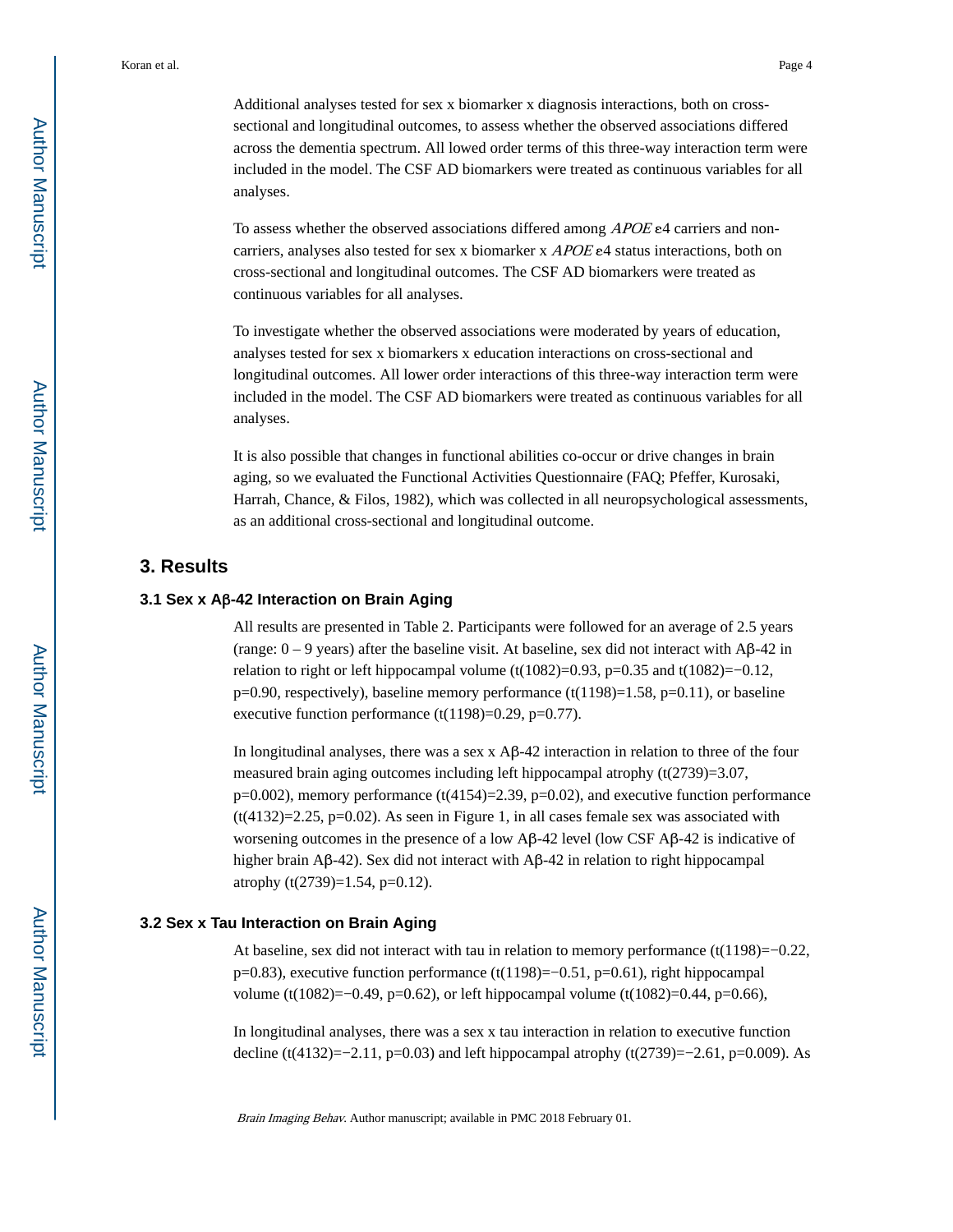seen in Figure 2, female sex was associated with worsening executive function and hippocampal atrophy in the presence of a high total tau level ("tau positive"). Sex did not interact with total tau level in relation to longitudinal memory performance (t(4154)=−1.20,  $p=0.23$ ) or right hippocampal atrophy (t(2739)=0.56, p=0.58).

#### **3.4 Diagnosis as an Effect Modifier**

At baseline, diagnostic status modified the association between tau and sex on memory  $(F(2,1192)=5.63, p=0.004)$ , whereby the sex difference was most pronounced among MCI participants. We did not observe any other cross-sectional or longitudinal interactions with diagnosis.

#### **3.5 APOE Status as an Effect Modifier**

At baseline,  $APOE$  e4 status modified the association between sex and Aβ-42 in relation to right hippocampal volume (t(1079)=2.31, p=0.02), whereby the sex difference was most pronounced among APOE ε4 carriers.

In longitudinal analysis, APOE ε4 status modified the association between sex and tau in relation to right hippocampal volume (t(2735)=2.24, p=0.03), whereby the sex difference was most pronounced among APOE ε4 non-carriers.

#### **3.6 Education as an Effect Modifier**

In longitudinal analysis, education modified the association between sex and Aβ-42 in relation to executive function (t(4128)=−1.99, p=0.05), whereby the sex difference was most pronounced among those of lower education level. We did not observe any other crosssectional or longitudinal interactions with education.

#### **3.7 Sex x CSF Biomarkers on Functional Abilities**

As noted in Table 2, we did not observe any sex differences in the association between AD biomarkers and FAQ scores. In longitudinal analyses, there was a trend towards an interaction between Aβ-42 and sex ( $p = 0.055$ ) whereby females showed a greater increase in functional deficits over time in the presence of low Aβ-42 (low CSF Aβ-42 is indicative of higher brain Aβ-42).

## **4. Discussion**

The present manuscript evaluated whether sex modifies the association between AD biomarkers and brain aging outcomes in older adults. Female sex was associated with greater hippocampal atrophy and longitudinal cognitive decline in the presence of enhanced AD biomarkers. The sex difference was particularly pronounced in the presence of low education and appeared to vary by *APOE* genotype. These results suggest that women may be more susceptible to the downstream effects of the AD neuropathological cascade.

Our primary research finding was that female sex was associated with greater left hippocampal atrophy and faster decline in memory and executive function performance in the presence of a low CSF Aβ-42 level (indicating higher levels of Aβ-42 in the brain).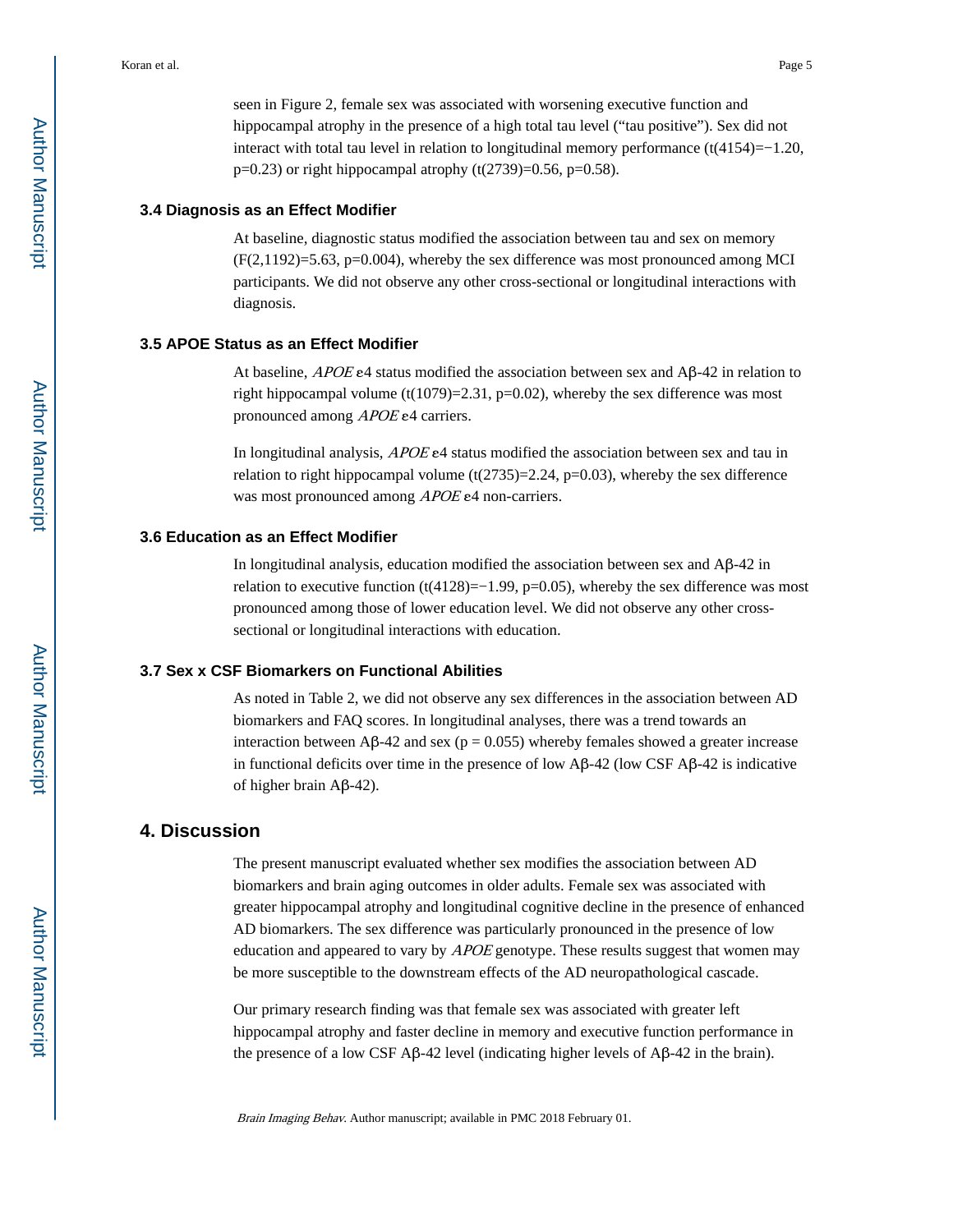Similarly, we observed that females showed greater right hippocampal atrophy and longitudinal decline in executive function performance in the presence of high CSF total tau levels. This finding is consistent with autopsy reports highlighted in the introduction that demonstrated that an increase in AD pathology was associated with a greater increase in the odds of clinical AD in women compared to men (Barnes et al., 2005). Similarly, Barnes et al. (2005) observed a tighter coupling between level of neuropathological burden and cognitive performance in women whereby women showed twice the reduction in global cognitive performance compared to men for every one unit increase in global AD pathology. Our results and the previous autopsy findings suggest that females may be more susceptible to the clinical manifestation of AD.

The mechanism of the observed sex difference in the clinical manifestation of AD remains unclear, but it certainly could be driven by age-related changes in estrogen levels during older adulthood. The association between higher levels of estradiol and better cognitive performance is well established (see (Luine, 2014) for review), and there are some models suggesting estrogen may directly regulate levels of  $\mathsf{AB}$  (Anastasio, 2013) and tau hyperphosphorylation (Alvarez-de-la-Roza et al., 2005). Moreover, estrogen has been shown to reduce neural vulnerability to apoptosis in the presence of Aβ, particularly in the hippocampus (Nilsen, Chen, Irwin, Iwamoto, & Brinton, 2006). The protective effect of estrogen in the hippocampus appears to be driven by alterations in calcium homeostasis that reduce the apoptotic response to Aβ. The possibility of a calcium-dependent alteration in apoptotic signaling provides potential for target candidate gene and protein analyses to assess whether alterations in genes driving calcium signaling exacerbate the observed susceptibility in females. However, additional work is needed to understand whether such estrogen mediated effects actually drive the observed sex-difference in susceptibility to the clinical manifestation of disease.

One interesting observation from previous work is that females with AD appear to show more rapid cognitive decline than males with AD (Tschanz et al., 2011), likely driven by the tighter coupling of cognition and neuropathology previously highlighted. Although our primary analyses only statistically adjusted for diagnosis, we also evaluated diagnostic interactions. We observed a three-way interaction between tau, diagnosis, and sex whereby the most pronounced sex difference was among MCI participants. The three-way interaction results seem to indicate that sex differences in the clinical manifestation of disease may vary across the cognitive diagnostic spectrum, but additional longitudinal work is needed to better understand this dynamic process.

Previous work has also demonstrated that the APOE e4 risk allele has a more potent effect in females than in males (Farrer et al., 1997). Similarly, previous reports from ADNI suggest the largest sex difference in cognitive trajectories is observed in APOE ε4 carriers (Lin et al., 2015). Our primary findings covaried for *APOE*, suggesting that *APOE* is not driving the observed gender differences. However, we also observed two interesting interactions among APOE, biomarker levels, and sex. In the case of amyloid, the sex difference in the association between Aβ-42 levels and left hippocampal volume was most pronounced among the APOE ε4 carriers. In the case of tau, the sex difference in the association between total tau levels and right hippocampal volume was most pronounced among APOE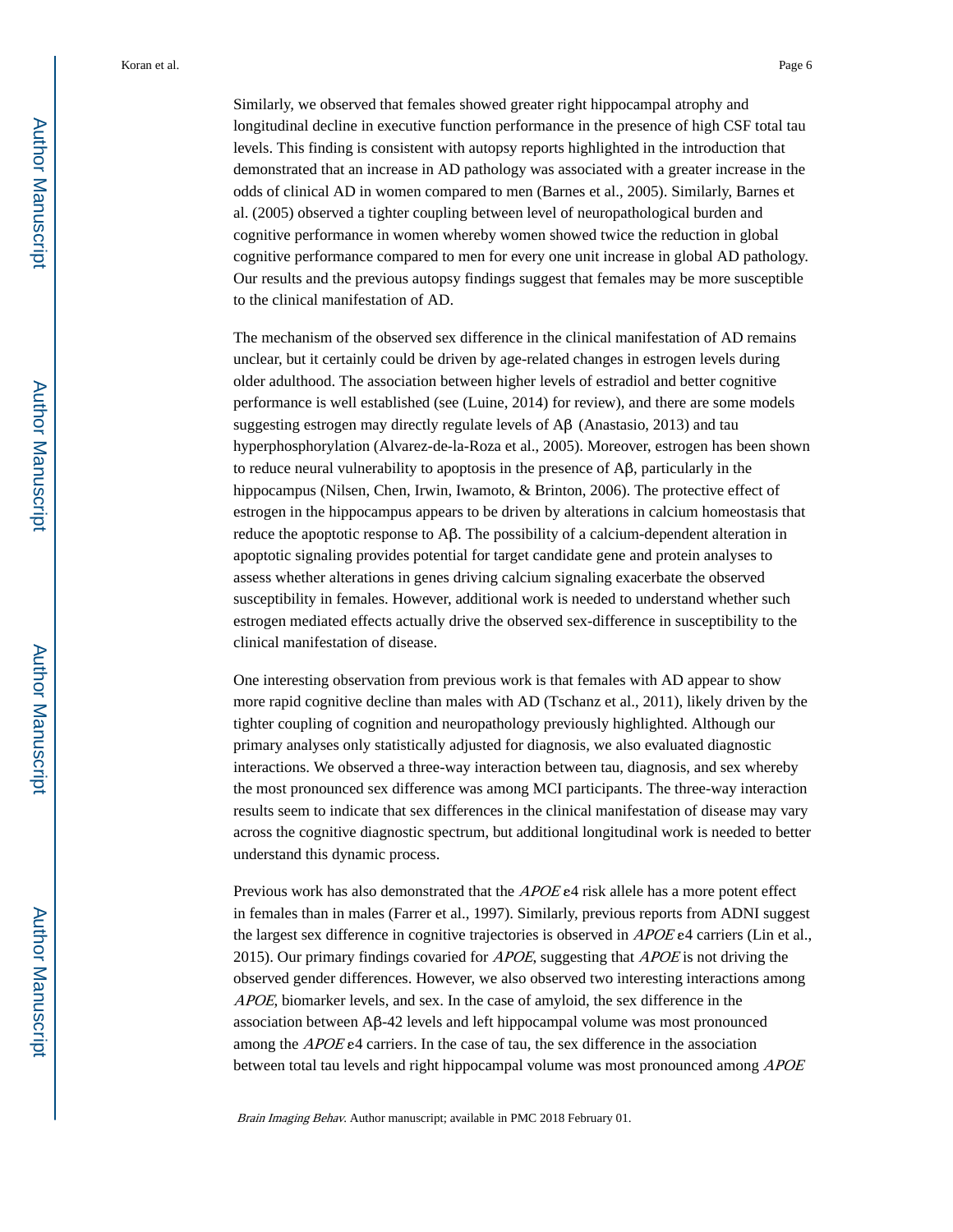$\varepsilon$ 4 non-carriers. Previous reports have highlighted  $APOEx$  sex interactions on brain structure and function (Sampedro et al., 2015), indicating that the impact of *APOE* on neural deficits is more potent in females than in males. Our results build on this literature by reinforcing that sex differences in amyloid-related deficits in brain structure may be driven by APOE ε4 carriers, whereas sex differences in tau-related deficits do not appear to be driven by the APOE ε4 carrier effect. Additional work targeting sex differences in the molecular alterations downstream of amyloid and tau will be necessary to understand the mechanisms of the observed APOE interactions.

Education is another critical factor when considering sex differences in the clinical manifestation of disease. Previous work found that low education was a stronger risk factor for AD in females than in males (Launer et al., 1999). Interestingly, we observed a modest three-way interaction between Aβ-42 levels, education, and sex whereby the most pronounced sex difference in the association between Aβ-42 and executive function was observed among those with lower levels of education.

The present findings provide additional evidence that females are more susceptible to the clinical manifestation of AD, particularly in the presence of enhanced AD biomarkers. However, it is difficult to conclude whether the observed sex difference is driven by differences in the etiology and pathophysiology of the AD cascade, or a more general sexdifference in susceptibility to a variety of late-life risk factors of poor brain aging. Our secondary analyses highlighting functional activities were inconclusive, but certainly a more thorough study of sex differences in the functional, cognitive, and neural changes that occur across the AD spectrum is warranted. Importantly, the results also highlight the need to pursue sex-stratified analyses of genetic risk to better assess potential sex differences in the genomic pathways that drive the clinical manifestation of disease.

The present results must be interpreted within the framework of our statistical models and the ADNI cohort. In all analyses, we included covariates adjusting for disease status and progression including age, diagnosis, education, and  $APOE$  e4 carrier status. While we found significant sex interactions with APOE, education, and diagnosis it should be noted that the observed effects were small, and the sample sizes within contingency table cells for such 3-way interactions were limited. Future work aimed at better teasing apart these variables will be critical to understanding how sex differences in AD relate to other agerelated diseases. While the ADNI cohort provides an ideal dataset to perform a comprehensive analysis of sex differences using a variety of risk factors and brain aging outcomes, it does also present some clear sample limitations. The participants have higher levels of education on average than the general population, likely have lower levels of overt cerebrovascular disease due to the Hachinski cut-off score applied during screening, and were predominantly Caucasian. Moreover, many of the clinical and demographic characteristics were not matched between males and females (Table 3), leaving open the possibility that we may not have been able to adequately adjust for confounding factors in our analyses. While there was not a statistically significant difference in conversion rates between men and women, it is interesting that men had a slightly higher rate than women. These results, and previous results in autopsy samples, highlight the need for a carefully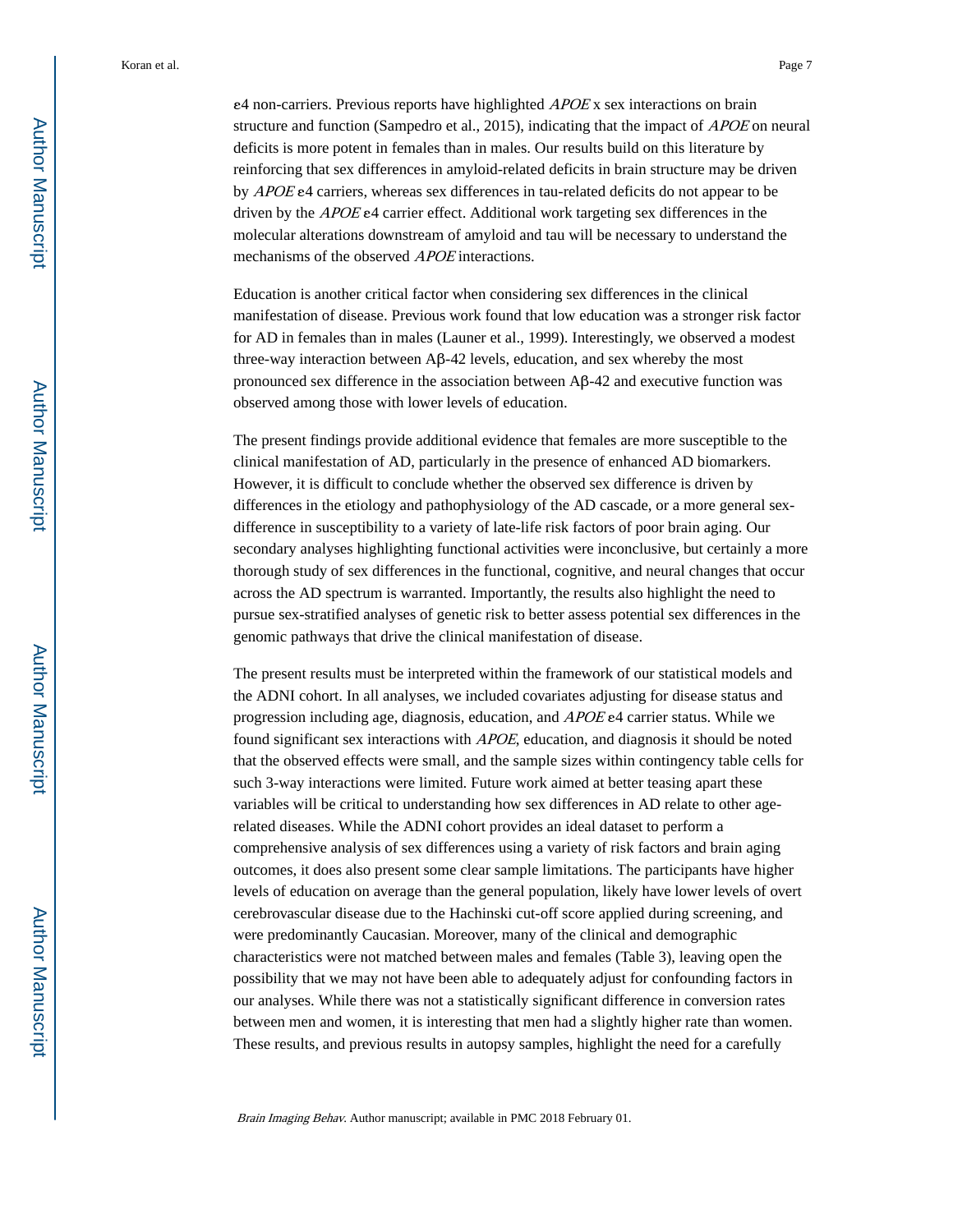matched cohort that is built to specifically evaluate sex differences in the clinical manifestation of AD.

These results highlight the need for clinicians to carefully monitor patient cognition, as even early subtle changes in relatively high performing individuals may be a harbinger of future cognitive decline. If confirmed in a more carefully matched sample, the heightened association between AD biomarkers and brain aging outcomes suggests screening for AD biomarkers may be especially important in post-menopausal women when treatments become available. However, it is difficult to draw definitive conclusions without a more thorough understanding of the mechanism driving the observed sex differences.

In conclusion, the present manuscript provides evidence of a novel sex x biomarker interaction that is consistent with previous autopsy findings and suggests that females may be more susceptible the damaging clinical effects of AD neuropathology.

## **Acknowledgments**

Dr. Hohman had full access to all the data in the study and takes responsibility for the integrity of the data and the accuracy of the data analysis. This research was supported in part by the Building Interdisciplinary Research Careers in Women's Health program (K12 HD043483), the Vanderbilt Medical Scientist Training Program (T32 GM07347), and the Vanderbilt Memory & Alzheimer's Center.

Data collection and sharing for this project was funded by the Alzheimer's Disease Neuroimaging Initiative (ADNI) (National Institutes of Health Grant U01 AG024904) and DOD ADNI (Department of Defense award number W81XWH-12-2-0012). ADNI is funded by the National Institute on Aging, the National Institute of Biomedical Imaging and Bioengineering, and through generous contributions from the following: Alzheimer's Association; Alzheimer's Drug Discovery Foundation; Araclon Biotech; BioClinica, Inc.; Biogen Idec Inc.; Bristol-Myers Squibb Company; Eisai Inc.; Elan Pharmaceuticals, Inc.; Eli Lilly and Company; EuroImmun; F. Hoffmann-La Roche Ltd and its affiliated company Genentech, Inc.; Fujirebio; GE Healthcare; ; IXICO Ltd.; Janssen Alzheimer Immunotherapy Research & Development, LLC.; Johnson & Johnson Pharmaceutical Research & Development LLC.; Medpace, Inc.; Merck & Co., Inc.; Meso Scale Diagnostics, LLC.; NeuroRx Research; Neurotrack Technologies; Novartis Pharmaceuticals Corporation; Pfizer Inc.; Piramal Imaging; Servier; Synarc Inc.; and Takeda Pharmaceutical Company. The Canadian Institutes of Rev December 5, 2013 Health Research is providing funds to support ADNI clinical sites in Canada. Private sector contributions are facilitated by the Foundation for the National Institutes of Health (www.fnih.org). The grantee organization is the Northern California Institute for Research and Education, and the study is coordinated by the Alzheimer's Disease Cooperative Study at the University of California, San Diego. ADNI data are disseminated by the Laboratory for Neuro Imaging at the University of Southern California.

The funders had no role in study design, data collection and analysis, decision to publish, or preparation of the manuscript.

#### **6. Compliance with Ethical Standards**

This research was supported in part by the Building Interdisciplinary Research Careers in Women's Health program (K12 HD043483), the Vanderbilt Medical Scientist Training Program (T32 GM07347), and the Vanderbilt Memory & Alzheimer's Center. The authors report no conflicts of interest. Informed consent was obtained from all participants included in the study.

## **References**

- Alvarez-de-la-Roza M, Silva I, Nilsen J, Perez M, Garcia-Segura LM, Ávila J, Naftolin F. Estradiol prevents neural tau hyperphosphorylation characteristic of Alzheimer's disease. Annals of the New York Academy of Sciences. 2005; 1052(1):210–224. [PubMed: 16024764]
- Anastasio TJ. Exploring the contribution of estrogen to amyloid-beta regulation: a novel multifactorial computational modeling approach. Frontiers in Pharmacology. 2013; 4doi: 10.3389/fphar. 2013.00016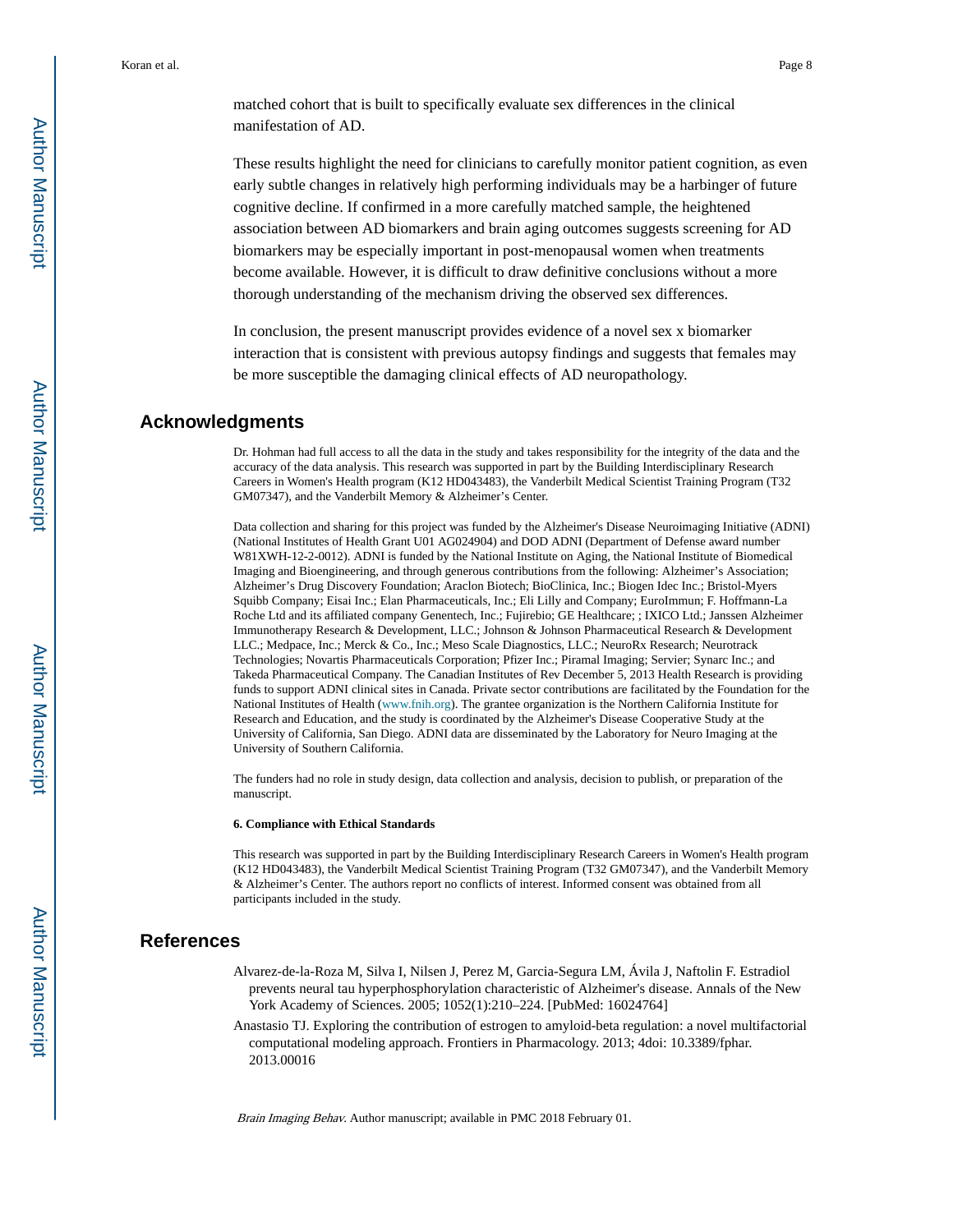- Apostolova LG, Dinov ID, Dutton RA, Hayashi KM, Toga AW, Cummings JL, Thompson PM. 3D comparison of hippocampal atrophy in amnestic mild cognitive impairment and Alzheimer's disease. Brain. 2006; 129(11):2867–2873. [PubMed: 17018552]
- Barnes LL, Wilson RS, Bienias JL, Schneider JA, Evans DA, Bennett DA. Sex differences in the clinical manifestations of Alzheimer disease pathology. Archives of General Psychiatry. 2005; 62(6):685–691. [PubMed: 15939846]
- Crane PK, Carle A, Gibbons LE, Insel P, Mackin RS, Gross A, … Harvey D. Development and assessment of a composite score for memory in the Alzheimer's Disease Neuroimaging Initiative (ADNI). Brain Imaging and Behavior. 2012; 6(4):502–516. [PubMed: 22782295]
- Dale AM, Fischl B, Sereno MI. Cortical surface-based analysis: I. Segmentation and surface reconstruction. Neuroimage. 1999; 9(2):179–194. [PubMed: 9931268]
- Desikan RS, Segonne F, Fischl B, Quinn BT, Dickerson BC, Blacker D, … Hyman BT. An automated labeling system for subdividing the human cerebral cortex on MRI scans into gyral based regions of interest. Neuroimage. 2006; 31(3):968–980. [PubMed: 16530430]
- Farrer LA, Cupples LA, Haines JL, Hyman B, Kukull WA, Mayeux R, … van Duijn CM. Effects of age, sex, and ethnicity on the association between apolipoprotein E genotype and Alzheimer disease: a meta-analysis. JAMA. 1997; 278(16):1349–1356. [PubMed: 9343467]
- Fischl B, Sereno MI, Dale AM. Cortical Surface-Based Analysis: II: Inflation, Flattening, and a Surface-Based Coordinate System. Neuroimage. 1999; 9(2):195–207. [PubMed: 9931269]
- Fischl B, Sereno MI, Tootell RBH, Dale AM. High-resolution intersubject averaging and a coordinate system for the cortical surface. Human brain mapping. 1999; 8(4):272–284. [PubMed: 10619420]
- Gibbons LE, Carle AC, Mackin RS, Harvey D, Mukherjee S, Insel P, … Crane PK. A composite score for executive functioning, validated in Alzheimer's Disease Neuroimaging Initiative (ADNI) participants with baseline mild cognitive impairment. Brain Imaging and Behavior. 2012; 6(4): 517–527. [PubMed: 22644789]
- Hebert LE, Weuve J, Scherr PA, Evans DA. Alzheimer disease in the United States (2010–2050) estimated using the 2010 census. Neurology. 2013; 80(19):1778–1783. [PubMed: 23390181]
- Henderson VW, Buckwalter JG. Cognitive deficits of men and women with Alzheimer's disease. Neurology. 1994; 44(1):90–90. [PubMed: 8290098]
- Hua X, Hibar DP, Lee S, Toga AW, Jack CR, Weiner MW. … Initiative, A. s. D. N. Sex and age differences in atrophic rates: an ADNI study with n= 1368 MRI scans. Neurobiology of Aging. 2010; 31(8):1463–1480. [PubMed: 20620666]
- Jack CR, Bernstein MA, Fox NC, Thompson P, Alexander G, Harvey D, … Ward C. The Alzheimer's disease neuroimaging initiative (ADNI): MRI methods. Journal of Magnetic Resonance Imaging. 2008; 27(4):685–691. [PubMed: 18302232]
- Jagust WJ, Landau SM, Shaw LM, Trojanowski JQ, Koeppe RA, Reiman EM, … Price JC. Relationships between biomarkers in aging and dementia. Neurology. 2009; 73(15):1193–1199. [PubMed: 19822868]
- Launer L, Andersen K, Dewey M, Letenneur L, Ott A, Amaducci L, … Kragh-Sorensen P. Rates and risk factors for dementia and Alzheimer's disease results from EURODEM pooled analyses. Neurology. 1999; 52(1):78–78. [PubMed: 9921852]
- Lin KA, Choudhury KR, Rathakrishnan BG, Marks DM, Petrella JR, Doraiswamy PM. Initiative, A. s. D. N. Marked gender differences in progression of mild cognitive impairment over 8 years. Alzheimer's & dementia: translational research & clinical interventions. 2015; 1(2):103–110.
- Luine VN. Estradiol and cognitive function: Past, present and future. Hormones and Behavior. 2014; 66(4):602–618. [http://dx.doi.org/10.1016/j.yhbeh.2014.08.011.](http://dx.doi.org/10.1016/j.yhbeh.2014.08.011) [PubMed: 25205317]
- Mormino EC, Kluth JT, Madison CM, Rabinovici GD, Baker SL, Miller BL, … Jagust WJ. Episodic memory loss is related to hippocampal-mediated beta-amyloid deposition in elderly subjects. Brain. 2009; 132(5):1310–1323. [PubMed: 19042931]
- Nilsen J, Chen S, Irwin RW, Iwamoto S, Brinton RD. Estrogen protects neuronal cells from amyloid beta-induced apoptosis via regulation of mitochondrial proteins and function. BMC neuroscience. 2006; 7(1):74. [PubMed: 17083736]
- Pfeffer R, Kurosaki T, Harrah C, Chance J, Filos S. Measurement of functional activities in older adults in the community. Journal of gerontology. 1982; 37(3):323–329. [PubMed: 7069156]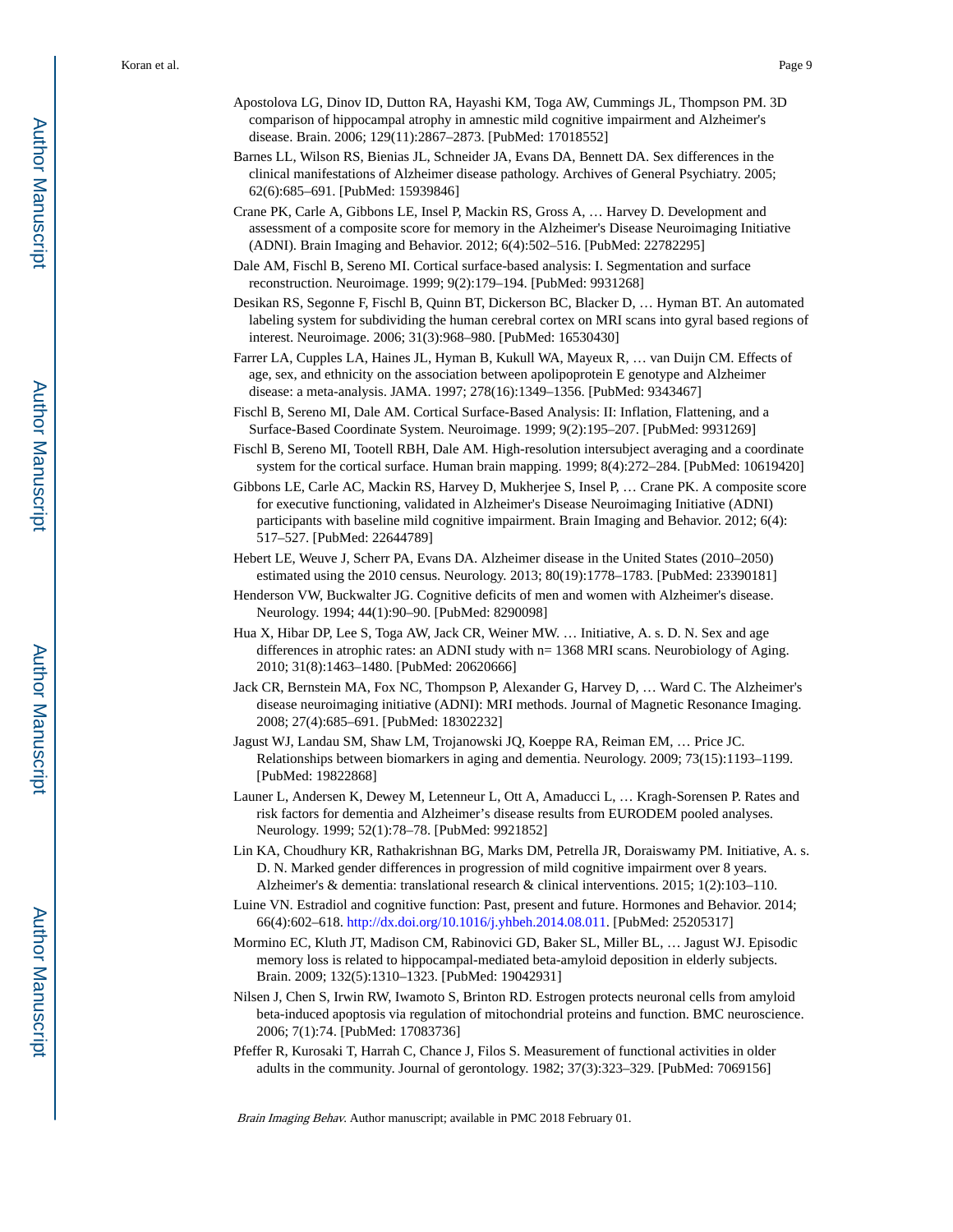- Reuter M, Schmansky NJ, Rosas HD, Fischl B. Within-subject template estimation for unbiased longitudinal image analysis. Neuroimage. 2012; 61(4):1402–1418. [PubMed: 22430496]
- Sampedro F, Vilaplana E, de Leon MJ, Alcolea D, Pegueroles J, Montal V, … Fortea J. APOE-by-sex interactions on brain structure and metabolism in healthy elderly controls. Oncotarget. 2015; 6(29):26663–26674. DOI: 10.18632/oncotarget.5185 [PubMed: 26397226]
- Shaw LM, Vanderstichele H, Knapik-Czajka M, Figurski M, Coart E, Blennow K, … Dean RA. Qualification of the analytical and clinical performance of CSF biomarker analyses in ADNI. Acta Neuropathologica. 2011; 121(5):597–609. [PubMed: 21311900]
- Tschanz JT, Corcoran CD, Schwartz S, Treiber K, Green RC, Norton MC, … Rabins PV. Progression of cognitive, functional, and neuropsychiatric symptom domains in a population cohort with Alzheimer dementia: the Cache County Dementia Progression study. The American Journal of Geriatric Psychiatry. 2011; 19(6):532–542. [PubMed: 21606896]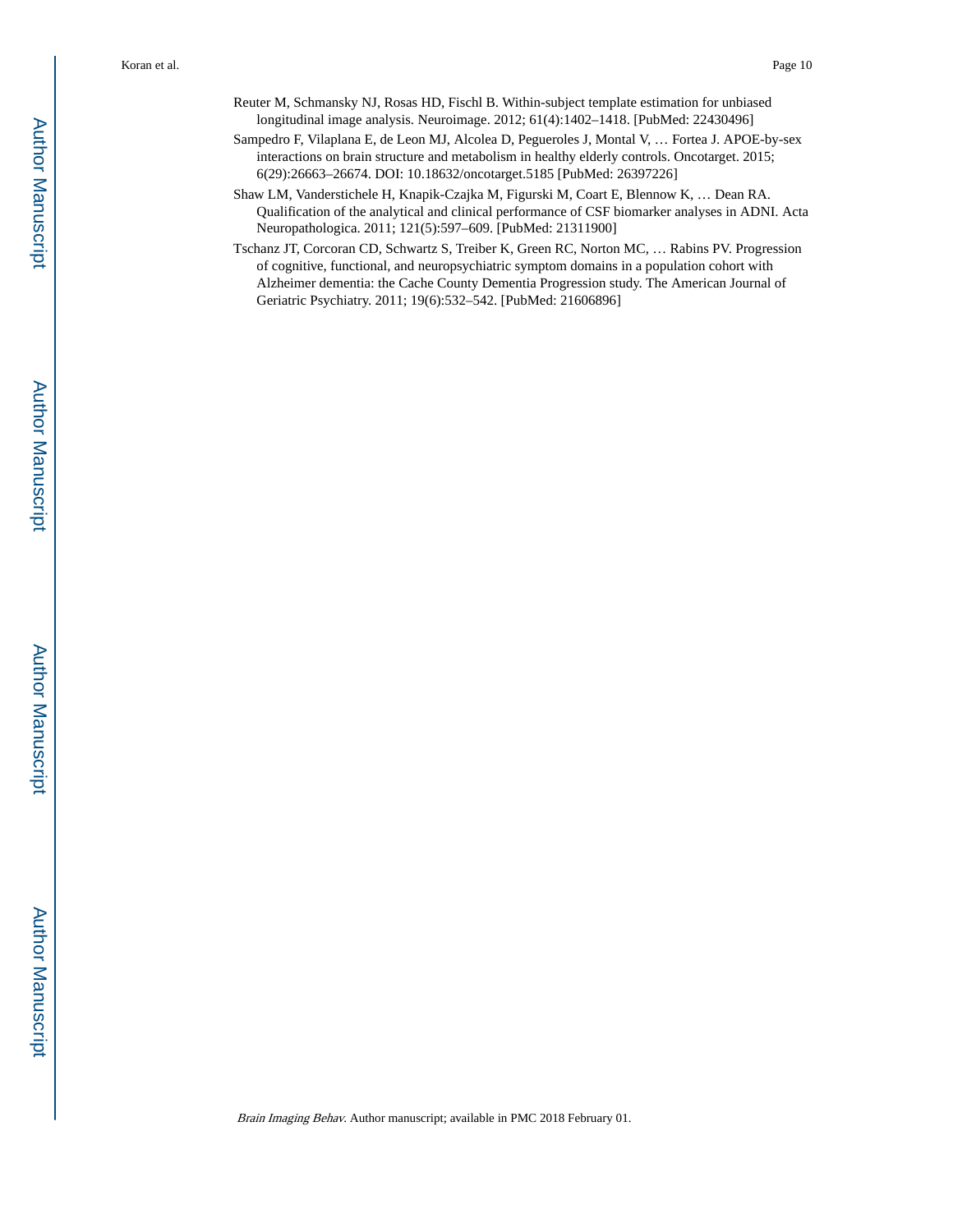



CSF Aβ-42 levels are along the x-axis. Annual change in left hippocampal volume is along the y axis. Sex is differentiated by color with males in red and females in blue. The gray shading around the regression line represents the standard error.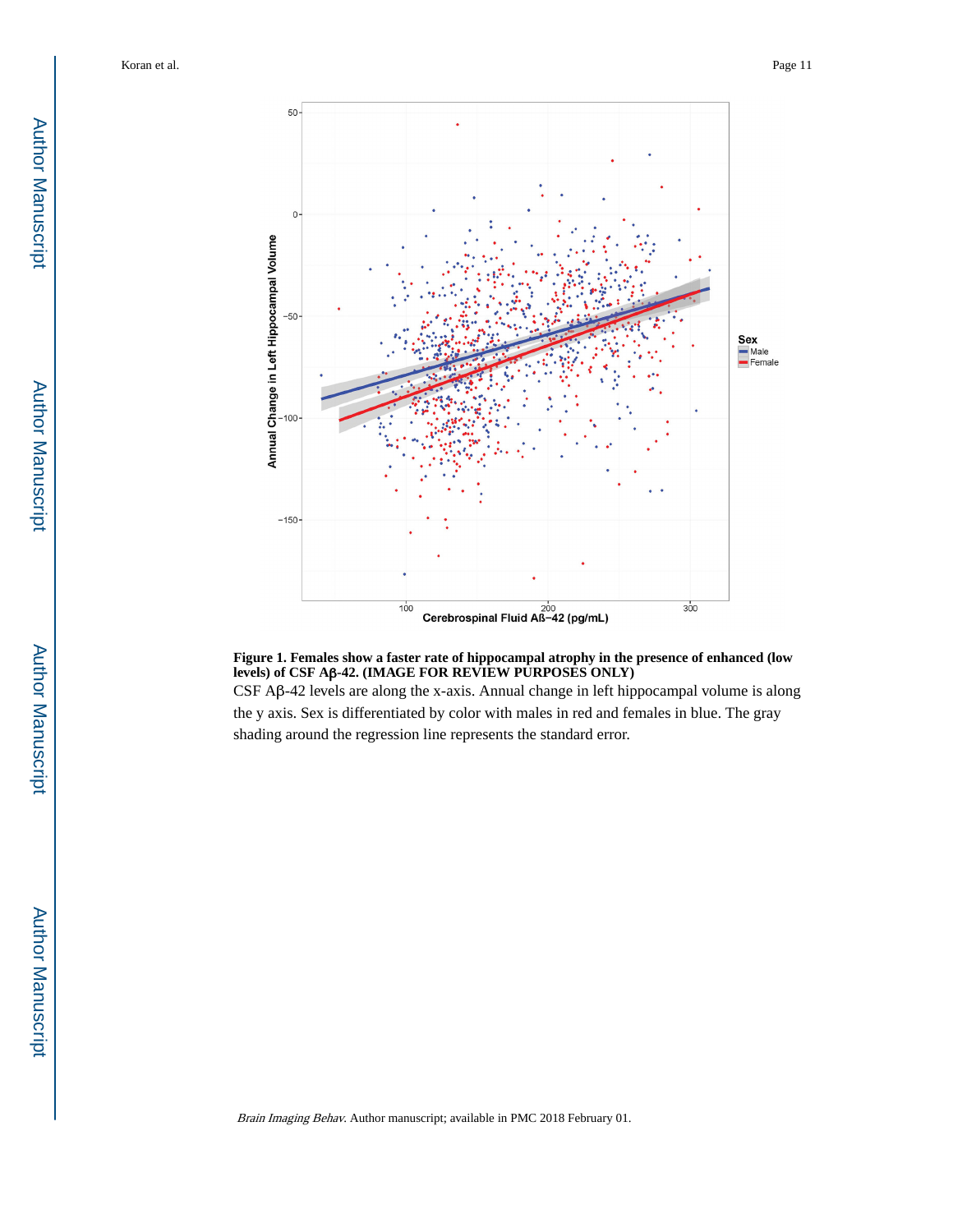

#### **Figure 2. Females show a faster rate of hippocampal atrophy in the presence of enhanced CSF tau levels**

CSF Aβ-42 levels are along the x-axis. Annual change in right hippocampal volume is along the y axis. Sex is differentiated by color with males in red and females in blue. The gray shading around the regression line represents the standard error.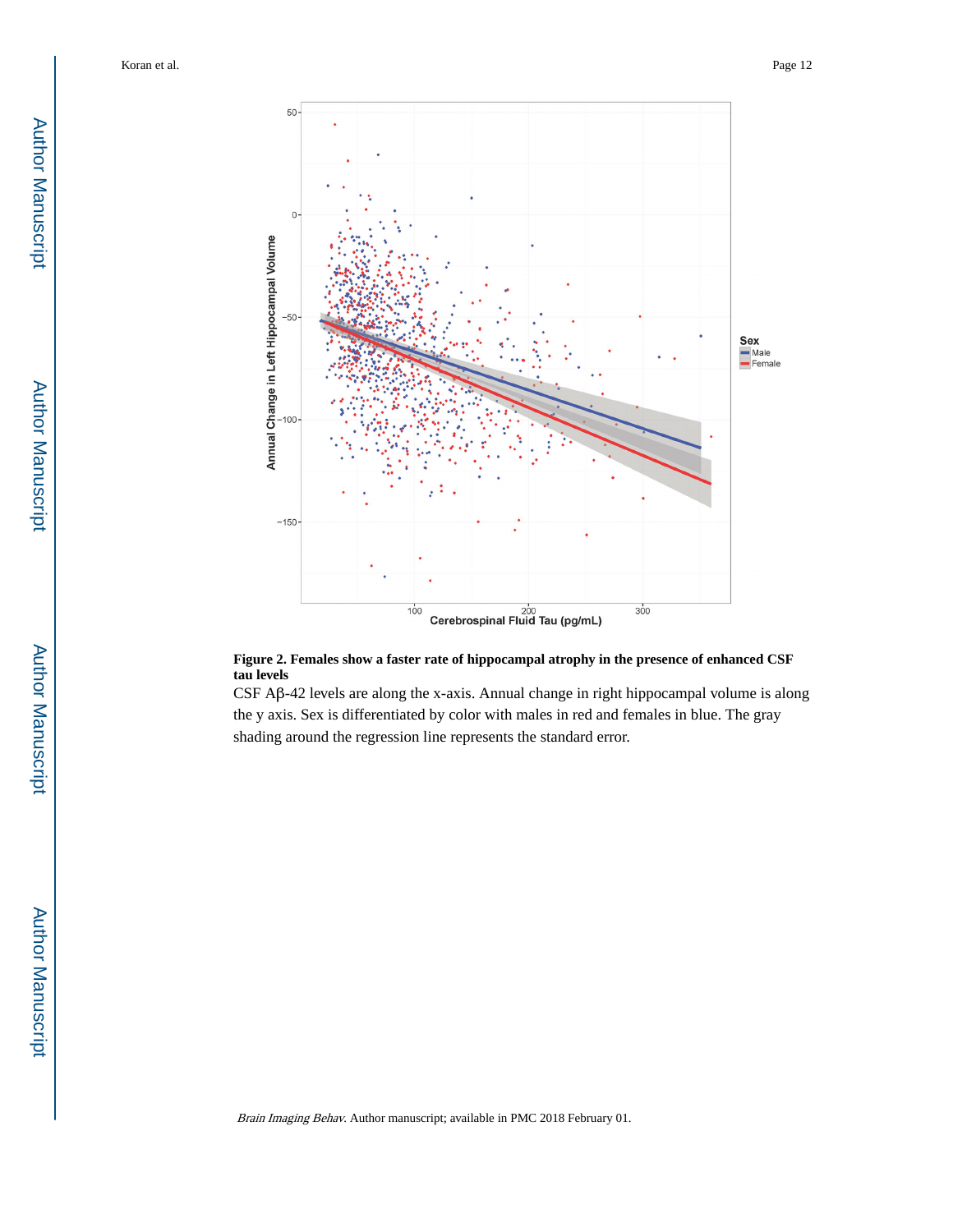#### **Table 1**

#### Sample Characteristics

| <b>Brain Volume Dataset</b>         |                                                           |                |                            |                               |
|-------------------------------------|-----------------------------------------------------------|----------------|----------------------------|-------------------------------|
|                                     | <b>Normal Control</b><br><b>Mild Cognitive Impairment</b> |                | <b>Alzheimer's Disease</b> | <b>Statistical Test</b>       |
| Sample Size, n                      | 348                                                       | 565            | 185                        |                               |
| APOE e4 Carriers, %                 | 27%                                                       | 50%            | 69%                        | $\chi^2(2) = 89.1$ , p<0.001  |
| Females, %                          | 53%                                                       | 42%            | 46%                        | $\chi^2(2) = 9.3$ , p=0.003   |
| Baseline Age, years                 | $74 \pm 6$                                                | $72 \pm 8$     | $74 \pm 8$                 | $F(2,1095)=7.7, p<0.001$      |
| Education, years                    | $16 \pm 3$                                                | $16 \pm 3$     | $15 \pm 3$                 | $F(2,1095)=6.5,p=0.002$       |
| CSF Total Tau, pg/mL                | $67 \pm 30$                                               | $90 \pm 54$    | $132 \pm 62$               | $F(2,1095)=105$ , p<0.001     |
| $CSF$ A $\beta$ -42, pg/mL          | $200 \pm 52$                                              | $173 \pm 53$   | $140 \pm 41$               | $F(2,1095)=88,p<0.001$        |
| Left Hippocampus, $mm3$             | $3763 \pm 463$                                            | 3442±609       | $2932 \pm 580$             | $F(2,1095)=150, p<0.001$      |
| Right Hippocampus, mm <sup>3</sup>  | $3707 \pm 439$                                            | $3362 \pm 603$ | $2881 \pm 536$             | $F(2,1095)=146$ , p $< 0.001$ |
| <b>Cognitive Dataset</b>            |                                                           |                |                            |                               |
| Sample Size, n                      | 374                                                       | 612            | 226                        |                               |
| APOE e4 Carriers, %                 | 27%                                                       | 49%            | 67%                        | $\chi^2(2) = 93.6$ , p<0.001  |
| Females, %                          | 53%                                                       | 42%            | 42%                        | $\chi^2(2) = 11.3$ , p=0.001  |
| Baseline Age, years                 | $74 \pm 6$                                                | $73 \pm 8$     | $75 \pm 8$                 | $F(2,1209)=10.1$ , $p<0.001$  |
| Education, years                    | $16 \pm 3$                                                | $16 \pm 3$     | $15 \pm 3$                 | $F(2,1209)=8.2, p<0.001$      |
| CSF Total Tau, pg/mL                | $67 \pm 32$                                               | $90 \pm 53$    | $127 \pm 62$               | $F(2,1209)=103$ , p<0.001     |
| CSF A $\beta$ -42, pg/mL            | $200 \pm 52$                                              | $172 \pm 54$   | $140 \pm 39$               | $F(2,1209)=101, p<0.001$      |
| Memory, z-score                     | $0.94 \pm 0.5$                                            | $0.2 \pm 0.6$  | $-0.71 \pm 0.5$            | $F(2,1209)=634,p<0.001$       |
| <b>Executive Function</b> , z-score | $0.78 \pm 0.7$                                            | $0.22 \pm 0.8$ | $-0.83 \pm 0.8$            | $F(2,1209)=296,p<0.001$       |

# Diagnostic groups were defined according to the ADNI protocol. Normal Control subjects had a Mini-Mental Status Examination (MMSE) score between 24 and 30, a Clinical Dementia Rating (CDR) score of 0, and were not depressed (Geriatric Depression Scale score <6). Mild Cognitive Impairment subjects had a MMSE score between 24 and 30, objective memory impairment, subjective memory impairment, and a CDR score of 0.5. Alzheimer's Disease subjects met clinical criteria for dementia, had an MMSE of between 20 and 26, and had CDR score of .5 or 1.

\* ICV corrected values are for illustration purposes only, however ICV was entered into all statistical models as a covariate.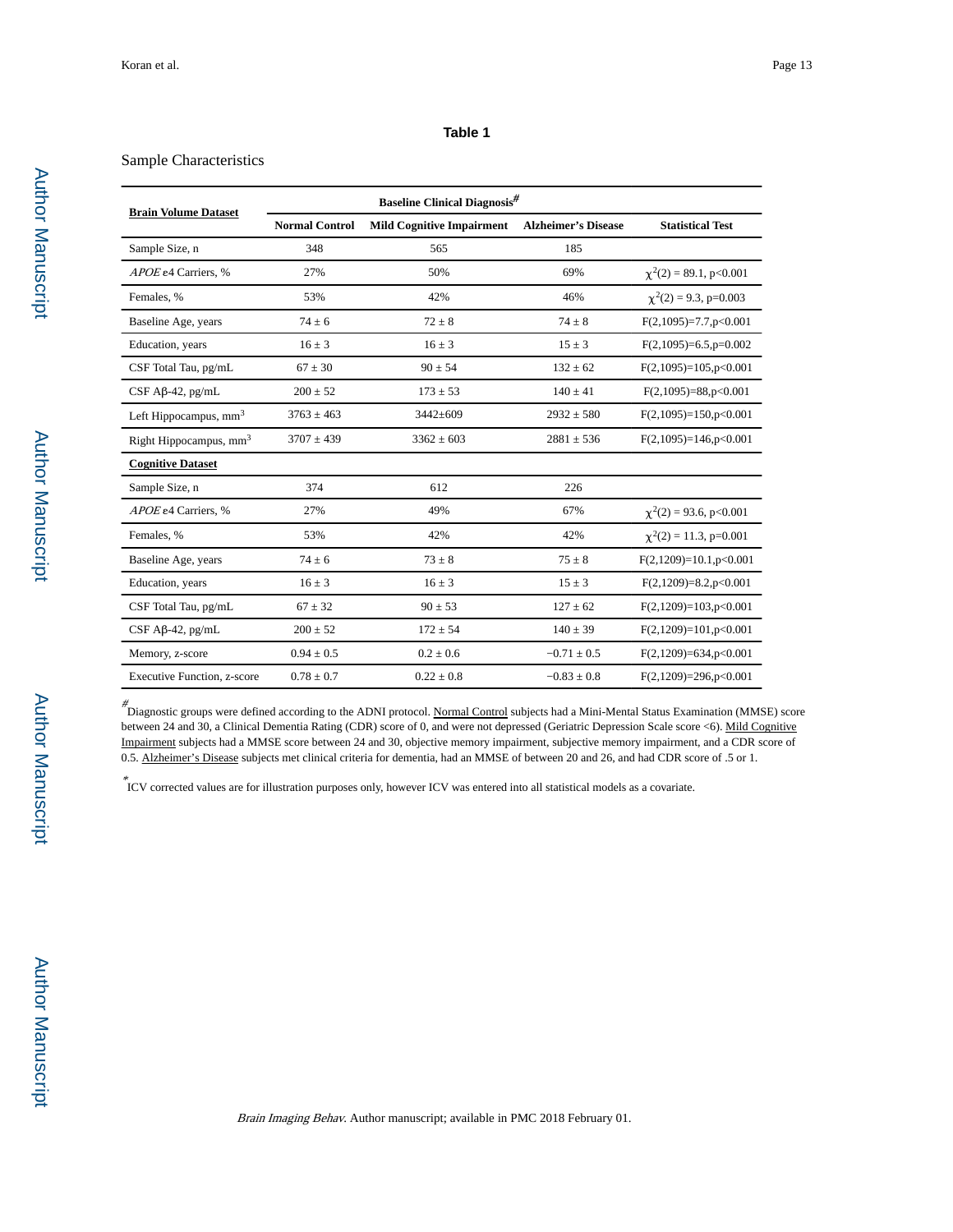#### **Table 2**

Associations Between Sex and Brain Aging Variables

|                                            | $Sex \times A\beta-42$ |          | <b>Sex x Tau</b> |         |
|--------------------------------------------|------------------------|----------|------------------|---------|
| <b>Cross-Sectional Outcomes</b>            | β                      | p-value  | β                | p-value |
| Right Hippocampal Volume                   | 0.48                   | 0.35     | $-0.26$          | 0.62    |
| Left Hippocampal Volume                    | $-0.06$                | 0.90     | 0.23             | 0.66    |
| Episodic Memory Composite                  | 0.0009                 | 0.11     | $-0.0001$        | 0.827   |
| <b>Executive Function Composite</b>        | 0.0002                 | 0.77     | $-0.0004$        | 0.61    |
| <b>Functional Activities Questionnaire</b> | $-0.003$               | 0.45     | 0.005            | 0.27    |
| <b>Longitudinal Outcomes</b>               | β                      | p-value  | β                | p-value |
| Right Hippocampal Volume                   | 0.14                   | 0.12     | 0.06             | 0.58    |
| Left Hippocampal Volume                    | 0.29                   | $0.002*$ | $-0.28$          | 0.009   |
| <b>Episodic Memory Composite</b>           | 0.0005                 | 0.017    | $-0.0003$        | 0.23    |
| <b>Executive Function Composite</b>        | 0.0006                 | 0.02     | $-0.0006$        | 0.03    |
| <b>Functional Activities Questionnaire</b> | $-0.004$               | 0.055    | 0.003            | 0.29    |

**Boldface** signifies effects that are significant at  $p < 0.05$ .

\* Signifies effect is significant when correcting for multiple comparisons (Bonferroni).